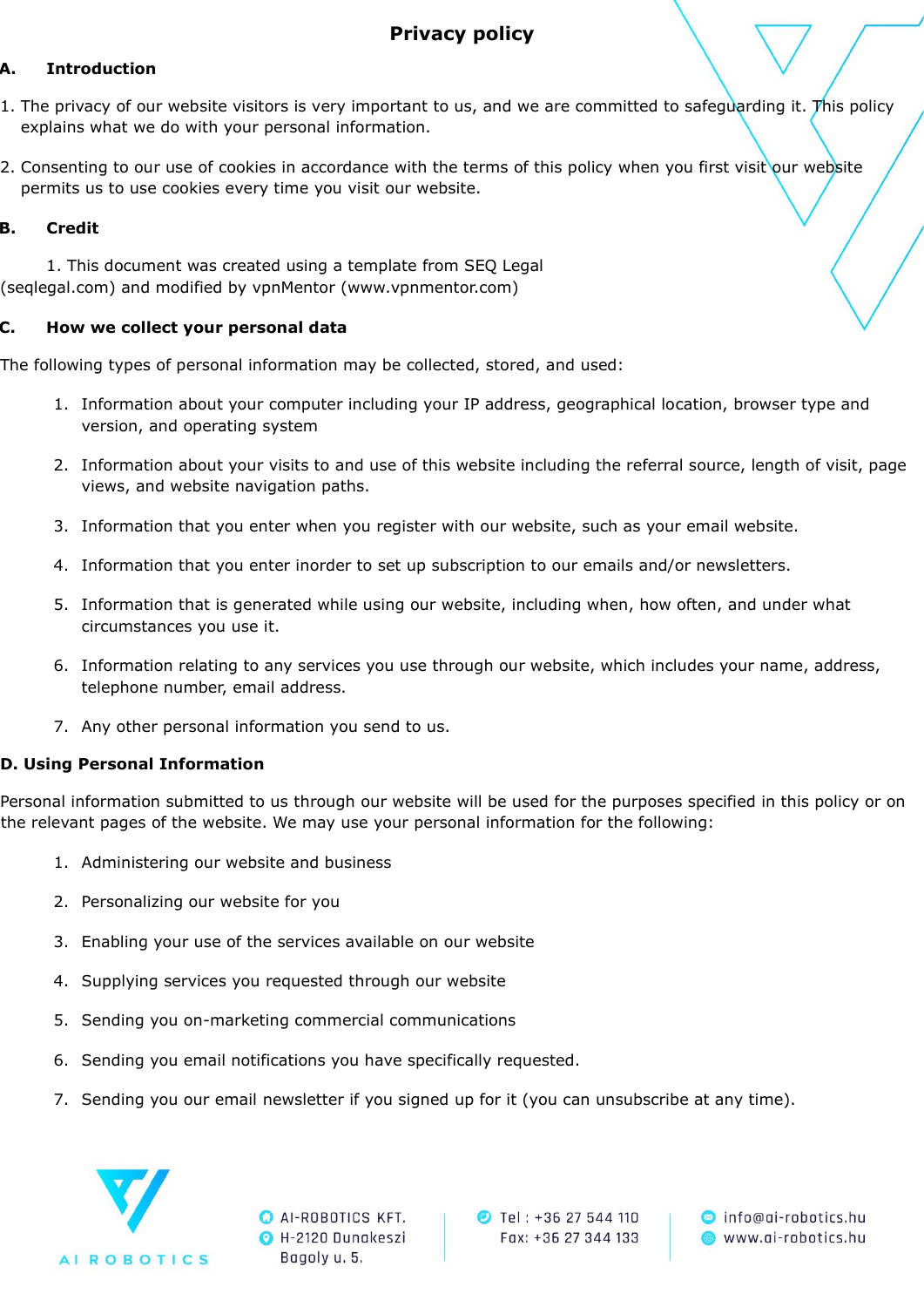- 8. Sending you marketing communications relating to our business or the businesses of third parties which we think may be of interest to you.
- 9. Providing third parties with statistical information about our users.
- 10. Dealing with inquiries and complaints made by or about you relating to our website
- 11.Keeping our website secure and prevent fraud.
- 12.Verifying compliance with the terms and conditions governing the use of our website.

We will not, without your expressed consent, supply your personal information to any third party for their or any other third party's direct marketing.

#### **E. Disclosing personal information**

We may disclose your personal information to any of our employees, officers, insurers, professional advisers, agents, suppliers, or subcontractors as reasonably necessary for the purposes set out, in this policy.

We may disclose your personal information to any member of our group of companies (this means our subsidiaries, our ultimate holding company and all its subsidiaries) as reasonably necessary for the purposes set out, in this policy.

We may disclose your personal information:

- 1. to the extent that we are required to do so by law;
- 2. in connection with any ongoing or prospective legal proceedings;
- 3. in order to establish, exercise, or defend our legal rights (including providing information to others for the purposes of fraud prevention and reducing credit risk);
- 4. to the purchaser (or prospective purchaser) of any business or asset that we are (or are contemplating) selling; and
- 5. to any person who we reasonably believe may apply to a court or other competent authority for disclosure of that personal information where, in our reasonable opinion, such court or authority would be reasonably likely to order disclosure of that personal information.

Except as provided in this policy, we will not provide your personal information to third parties.

# **F. International data transfers**

- 1. Information that we collect may be stored, processed in, and transferred between any of the countries in which we operate in order to enable us to use the information in accordance with this policy.
- 2. Information that we collect may be transferred to the following countries which do not have data protection laws equivalent to those in force in the European Economic Area: the United States of America, Russia, Japan, China, and India.
- 3. Personal information that you publish on our website or submit for publication on our website may be available, via the internet, around the world. We cannot prevent the use or misuse of such information by others.
- 4. You expressly agree to the transfers of personal information described in this Section F.

# **G. Retaining personal information**

1. This Section G sets out our data retention policies and procedure, which are designed to help ensure that we comply with our legal obligations regarding the retention and deletion of personal information.



**O** AI-ROBOTICS KFT. **O** H-2120 Dunakeszi Bagoly u. 5.

**D** Tel: +36 27 544 110 Fax: +36 27 344 133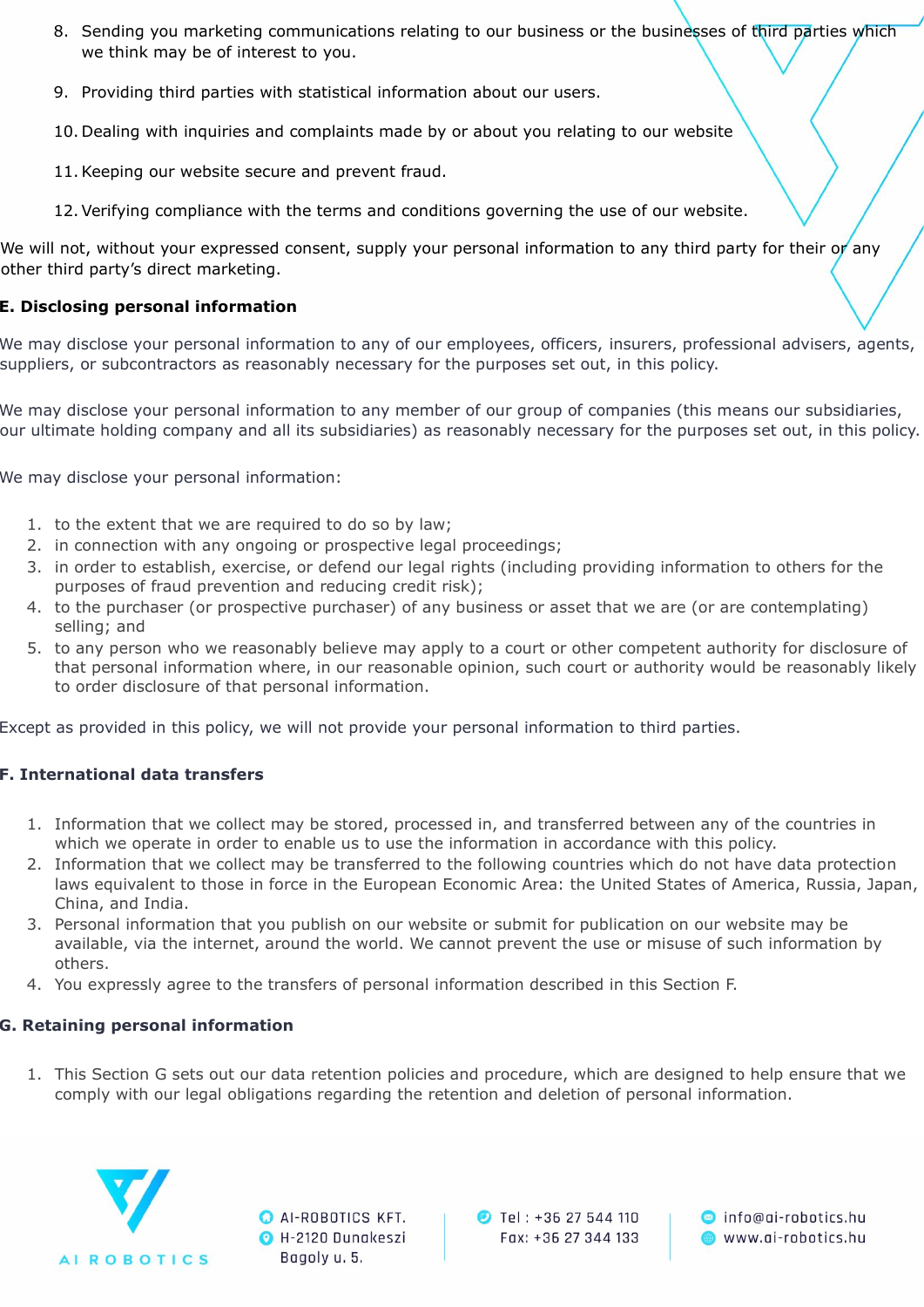- 2. Personal information that we process for any purpose or purposes shall not be kept for longer than is necessary for that purpose or those purposes.
- 3. Without prejudice to article G-2, we will usually delete personal data falling within the categories set out below at the date/time set out below:
	- a. personal data type will be deleted every two years and
	- b. every 5 years.
- 4. Notwithstanding the other provisions of this Section G, we will retain documents (including electronic documents) containing personal data:
	- a. to the extent that we are required to do so by law;
	- b. if we believe that the documents may be relevant to any ongoing or prospective legal proceedings; and
	- c. in order to establish, exercise, or defend our legal rights (including providing information to others for the purposes of fraud prevention and reducing credit risk).

# **H. Security of your personal information**

- 1. We will take reasonable technical and organizational precautions to prevent the loss, misuse, or alteration of your personal information.
- 2. We will store all the personal information you provide on our secure (password- and firewall-protected) servers.
- 3. All electronic financial transactions entered into through our website will be protected by encryption technology.
- 4. You acknowledge that the transmission of information over the internet is inherently insecure, and we cannot guarantee the security of data sent over the internet.
- 5. You are responsible for keeping the password you use for accessing our website confidential; we will not ask you for your password (except when you login to our website).

# **I. Amendments**

We may update this policy from time to time by publishing a new version on our website. You should check this page occasionally to ensure you understand any changes to this policy. We may notify you of changes to this policy by email or through the private messaging system on our website.

# **J. Your rights**

You may instruct us to provide you with any personal information we hold about you; provision of such information will be subject to the following:

- 1. the payment of a fee and
- 2. the supply of appropriate evidence of your identity (for this purpose, we will usually accept a photocopy of your passport certified by a notary or a legal document signed by your company's officials plus an original copy of a utility bill showing your current address or your bussiness).

We may withhold personal information that you request to the extent permitted by law.

You may instruct us at any time not to process your personal information for marketing purposes.

In practice, you will usually either expressly agree in advance to our use of your personal information for marketing purposes, or we will provide you with an opportunity to opt out of the use of your personal information for marketing purposes.



**O** AI-ROBOTICS KFT. **O** H-2120 Dunakeszi Bagoly u. 5.

**D** Tel: +36 27 544 110 Fax: +36 27 344 133